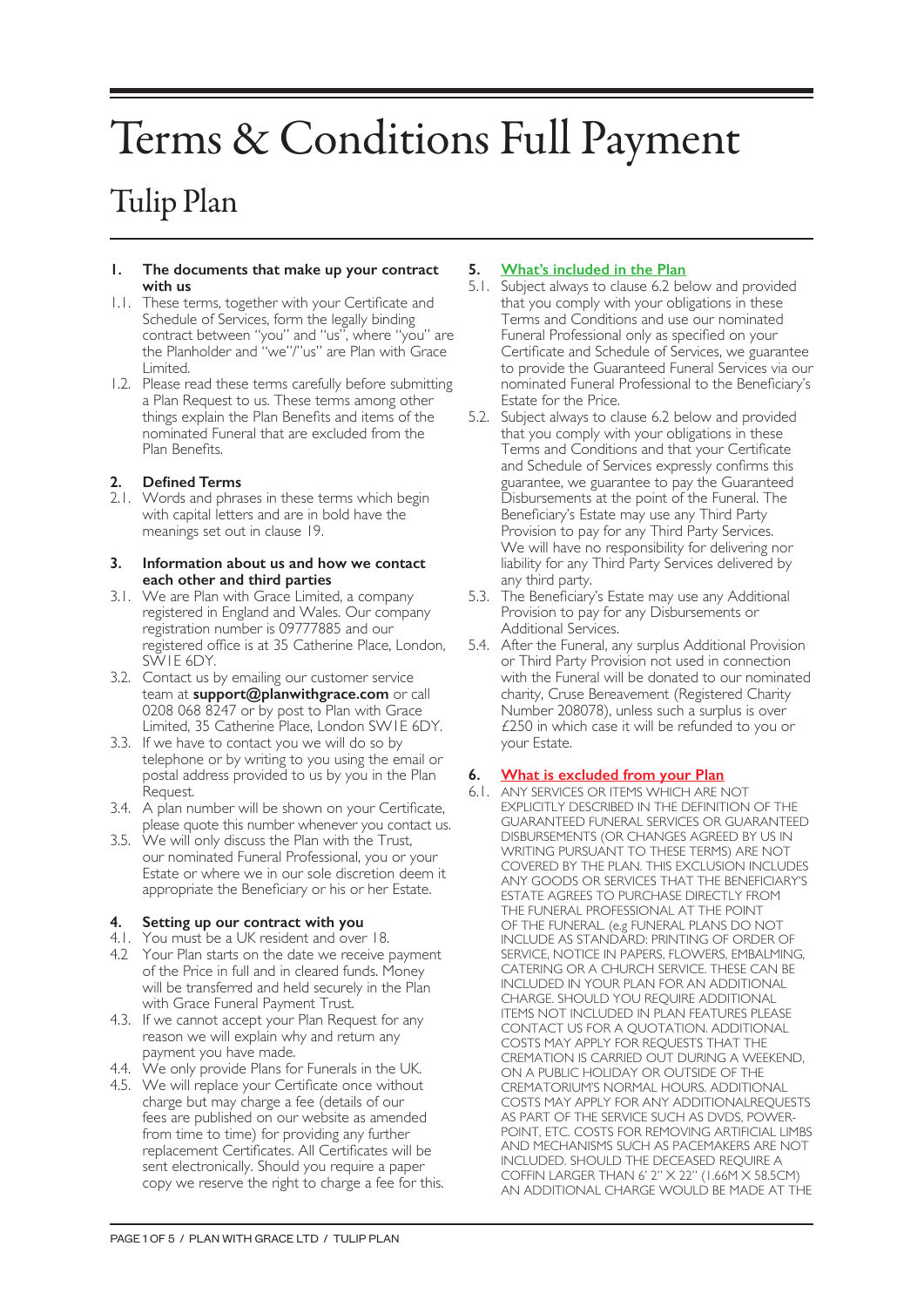TIME OF NEED. WHERE BARIATRIC (OBESE) FACTORS ARE PRESENT, CAUSING ADDITIONAL OR UNUSUAL REQUIREMENTS, PLAN WITH GRACE RESERVE THE RIGHT TO EITHER DECLINE OR WITHDRAW OUR SERVICES AT ANY TIME, AND/OR MAKE ADDITIONAL CHARGES WHERE THESE BECOME NECESSARY. PLEASE NOTE THAT IN EXTREME BARIATRIC CASES, A CREMATION MAY NOT BE POSSIBLE) WE WILL ALSO NOT BE LIABLE FOR ANY COSTS OR EXPENSES INCURRED AS A RESULT OF YOU OR THE BENEFICIARY'S ESTATE INSTRUCTING ANY FUNERAL PROFESSIONAL OTHER THAN OUR NOMINATED FUNERAL PROFESSIONAL TO PROVIDE ANY SERVICES. IF, FOR ANY REASON, WE HAVE NOT PROVIDED DETAILS OF OUR NOMINATED FUNERAL PROFESSIONAL, YOU OR THE BENEFICIARY'S ESTATE MUST OBTAIN OUR PRIOR APPROVAL BEFORE APPOINTING ANY FUNERAL PROFESSIONAL OR CREMATION FIRM.

- 6.2. IF YOU CHOOSE OR NOMINATE A FUNERAL PROFESSIONAL WHO IS NOT OUR NOMINATED FUNERAL PROFESSIONAL OR OTHERWISE APPROVED BY US THEN, IN THE EVENT THAT SUCH FUNERAL PROFESSIONAL CEASES TO TRADE OR BECOMES INSOLVENT IN ANY WAY AFTER THE DATE THIS PLAN IS ENTERED INTO, THEN:
	- 6.2.1. THE GUARANTEES DESCRIBED IN CLAUSES 5.1 AND 5.2 SHALL CEASE TO APPLY;
	- 6.2.2. WE WILL USE ALL REASONABLE ENDEAVOURS TO PROCURE A REPLACEMENT FUNERAL PROFESSIONAL WHO WILL HONOUR SUCH GUARANTEES;
	- 6.2.3. WE HOWEVER RESERVE THE RIGHT TO MAKE A FURTHER REASONABLE CHARGE IN ORDER TO PROVIDE THE GUARANTEED FUNERAL SERVICES AND ANY GUARANTEED DISBURSEMENTS.
- 6.3. Save for any Guaranteed Disbursements or any contribution available from any Additional Provision, the amount of any Disbursements that is not stated on the Certificate and Schedule of Services will therefore not be covered by the Plan and must be paid by the Beneficiary's Estate to the Funeral Professional at the time of the Funeral.
- 6.4. Any Funeral Wishes attached to your Plan operate as a guide to the Beneficiary's Estate. They are not the subject of any contractual agreement and it remains the right of the Beneficiary's Estate to determine which, if any, Additional Services it wishes to obtain in respect of the Funeral.
- 6.5. The Plan covers UK only overland transportation of the deceased up to 30 miles from the nearest branch of our nominated Funeral Professional. Where the Beneficiary dies overseas, the cost of transportation to within 30 miles of the nearest branch of your nominated Funeral Professiona , including any repatriation, is not covered by the Plan. (We recommend that you have insurance in place, such as travel insurance to cover the costs of repatriation if required. In such cases arrangements would be made to collect you from the airport.) The Funeral Professional may be able to advise and/or arrange repatriation for an additional charge, but neither we nor the Funeral Professional will be under any obligation to do so, and any costs incurred by the Funeral Professional in this respect will be paid by the Beneficiary's Estate directly to the Funeral Professional.
- 6.6. You must notify us immediately of any change of address. If we have to nominate a different Funeral Professional as a result of this then additional charges may apply.
- 6.7. You shall have no right to change our nominated Funeral Professional as set out in your Certificate without our prior written consent. The guarantees that we make in these Terms and Conditions, including those set out in clauses 5.1 and 5.2, shall cease to apply if you or the Beneficiary's Estate decides, without our prior written consent, to use anyone to provide any funeral or cremation services other than our Funeral Professional as set out in the Certificate. If this occurs, we reserve the right to terminate this Plan and refund the Price less any Administration Fee, such deductions being to a maximum of £600.

#### **7. How we protect your money until it is needed and our entitlement to investment returns**

- 7.1. In order to ensure that it is protected and secure, the Price (including any Additional Provision and Third Party Provision less our Administration Fee, will be held separately by the Trust until a Funeral Claim Request is received and accepted by us.
- 7.2. No interest or investment returns will be payable to you in respect of any payments received by us or the Trust. In entering into the Plan you give your irrevocable and unconditional consent for us to receive and enjoy absolutely the benefit of all investment income and capital gains on payments made to the Trust.

# **8. Your rights to make changes to the Plan**

8.1. You may request changes to the Plan at any time by either emailing support@planwithgrace.com or by post at Plan with Grace Limited, 35 Catherine Place, London, SW1E 6DY. Upon receipt of this we will consider the requested change(s) and advise you whether any further changes to the Plan are necessary to implement the requested change(s). This includes any increase in the Price which may be required to allow the revised Plan. Once agreed, we will issue you with an amended Certificate and Estate Pack via email reflecting the change(s). If not agreed, the Plan shall continue on its existing terms unless you cancel the Plan in accordance with clause 12 below. We reserve the right to levy a further fee (details of our fees are published on our website as amended from time to time) to administer any change to your Plan.

#### **9. The Beneficiary's Estate's rights in respect of the Funeral**

- 9.1. Once a completed Funeral Claim Request has been submitted and accepted by us, the Beneficiary's Estate have the following rights in respect of the Funeral:
	- 9.1.1.We will procure that the nominated Funeral Professional delivers the Guaranteed Funeral Services in accordance with the Plan.
	- 9.1.2. The Beneficiary's Estate may request the Funeral Professional to provide Additional Services (which includes amendments to the Guaranteed Funeral Services). The legal agreement in respect of any Additional Services shall be between the Beneficiary's Estate and the Funeral Professional directly.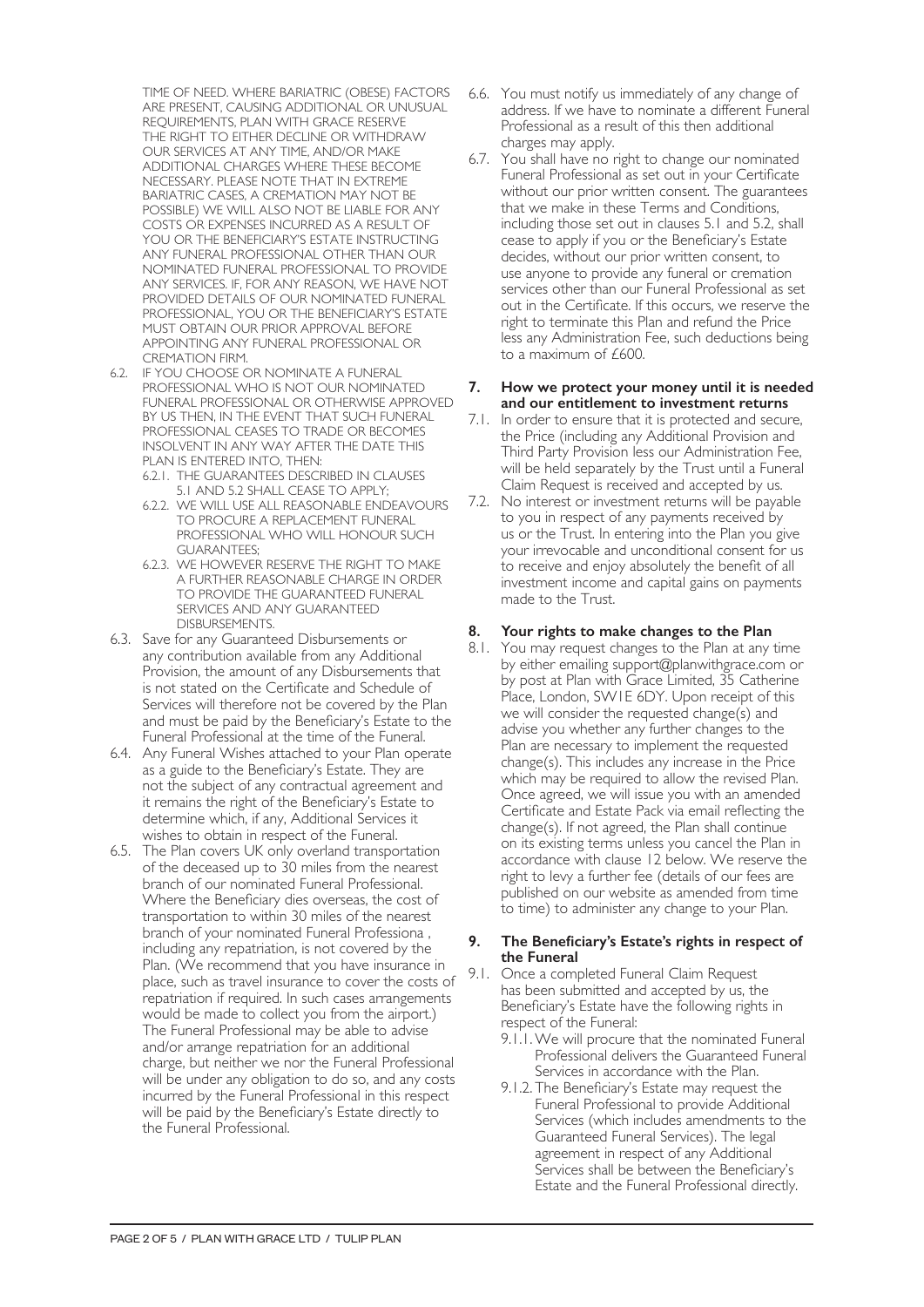9.1.3.We shall apply any Additional Provision or Third Party Provision to discharge any fees payable to the Funeral Professional in respect of any Disbursements which are not within any Guaranteed Disbursements and any Additional Services or the Third Party Services. Where the Additional Provision and Third Party Provision is is less than the additional fees incurred, the Beneficiary's Estate will be responsible for paying the balance to us or as applicable to the Funeral Professional.

# **10. Our rights to make changes**

- 10.1. We may change the Plan to reflect changes in relevant laws and regulatory requirements, such as a change in requirement for number of signatures on the death certificate, or a change in VAT legislation.
- 10.2. We may change the Plan without your consent to implement minor adjustments and improvements.

# **11. Claiming the Plan Benefits**

- 11.1. The Plan Benefits may be claimed by submitting to us or your nominated Funeral Professional a valid Funeral Claim Request, the original Certificate and such other evidence as we may reasonably require such as a certified copy of the death certificate. A Funeral Claim Request is valid if it is completed fully, after the death of the Beneficiary, by the Planholder or the Beneficiary's Estate.
- 11.2. Upon receipt of a valid Funeral Claim Request by us (and other requested documentation) we will provide you with the name and contact details of the Funeral Professional. You or the Beneficiary's Estate may then contact the Funeral Professional directly to discuss the arrangement of the Funeral. Once the Guaranteed Funeral Services and any Additional Services or Third Party Services have been performed, the Trust will issue payment for the Guaranteed Funeral Services, together with any Third Party Provision and any Additional Provision, directly to Funeral Professional.
- 11.3. We will not be liable for delays caused by any event outside of our, or the Funeral Professional's, reasonable control. If, as a result of such an event, there is a risk of delay in any Funeral of greater than 30 days we will notify you or the Beneficiary's Estate and you may end the Plan and receive a refund of all sums paid to us less the Administration Fee.
- 11.4. If the information set out in your Certificate or provided to us, either in the Plan Request or subsequently, changes, you must notify us of those changes as soon as possible by emailing us at support@planwithgrace.com or by post at 35 Catherine Place, London, SW1E 6DY If you or the Estate do not give us this information within a reasonable time, or you or the Beneficiary's Estate give us incomplete or incorrect information, we may either end the Plan or make an additional charge of a reasonable sum to compensate us for any extra work that is required as a result. We will not be responsible for the late or partial provision of the Funeral if this is caused by you or the Estate not giving us the information we need within a reasonable time of us asking for it.

# **12. Your rights to end the Plan**

- 12.1. You may cancel the Plan at any time by submitting a Cancellation Form to us in accordance with clause 3 or notifying us by phone or by email.
- 12.2. Your rights when you end the Plan will depend on the circumstances:
	- 12.2.1. where any of the following apply, all sums paid will be refunded in full (no Administration Fee apply).
		- 12.2.1.1. you notify us of cancellation of the Plan within 30 days of the Plan starting in accordance with clause 4.1;
		- 12.2.1.2. you have a legal right to end the Plan because of something we have done wrong;
		- 12.2.1.3. we have told you about an upcoming change to the Plan or these terms which you do not agree to;
		- 12.2.1.4. we have told you about an error in the Price or description of the Plan and you do not wish to proceed;
	- 12.2.2. In all other cases where you notify us of cancellation of the Plan, we will refund Administration Fee.

#### **13. Our rights to end the Plan**

- 13.1. We may end the Plan at any time by writing to you if you breach your obligations under these Terms (including failing to make any payment to us when it is due) and you fail to remedy this breach within 30 days of us informing you of the breach.
- 13.2. If we end the Plan in the situations set out in clause 13.1 we will refund any money you have paid in advance for the Plan less the Administration Fee.
- 13.3. If the Beneficiary dies and the Plan is not claimed within 24 months of the date of the Beneficiary's death then we shall become unconditionally and irrevocably entitled absolutely to the Price (including any Additional Provision and Third Party Provision) and no payment will be made to you or the Beneficiary's Estate. Where we become aware of your, or the Beneficiary's death, we will conduct a reasonable search for you or your Estate. Subject always to the first sentence of this clause 13.3, where you or your Estate are located and you confirm that the Plan Benefits are not required, we will issue a refund to your Estate of all sums paid less the Administration Fee and any costs incurred in finding you or your Estate.

#### **14. Complaints**

- 14.1. If you have any questions or complaints about the Plan or any complaints about the service you receive from Plan with Grace, please contact our customer service team immediately by phone, email or post:
	- Plan with Grace Limited, 35 Catherine Place, London SW1E 6DY
	- Email: support@planwithgrace.com
	- Tel: 020 8068 8247

We'll acknowledge your complaint as soon as possible, and no later than three working days following receipt. We will do our utmost to ensure that it's dealt with as quickly as possible. If the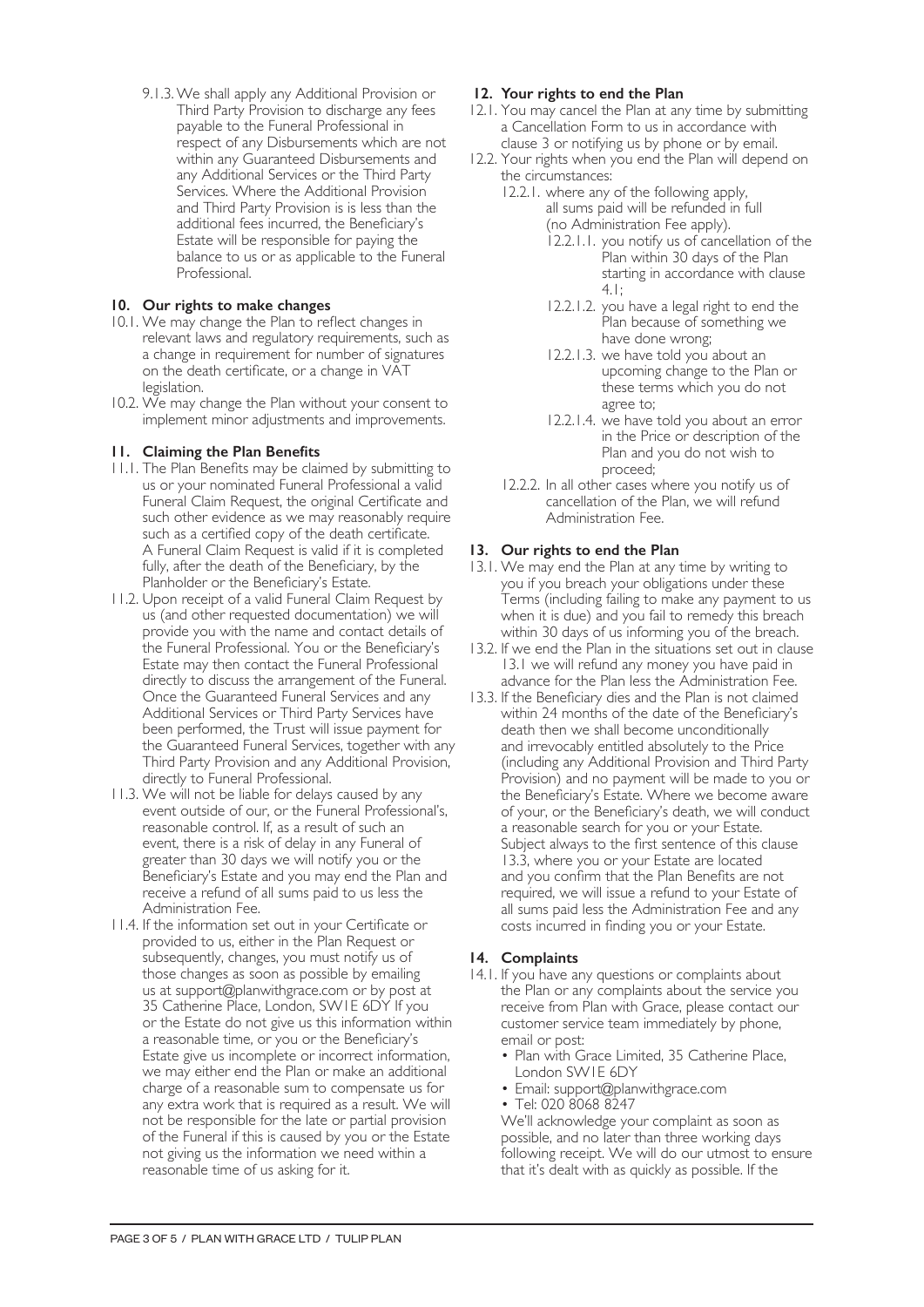matter is resolved with your agreement within the timeframe, we will provide a summary resolution communication confirming that the complaint has been resolved. Otherwise, we will investigate the complaint and provide you with our final response as soon as possible thereafter. The firm has a maximum of 8 weeks to investigate the complaint and provide a final response, but we aim to respond much sooner than this wherever possible.

- 14.2 Complaints regarding the services provided by the Funeral Professional should be directed to the applicable Funeral Professional in the first instance with a copy of the complaint also sent to us at: Plan with Grace Limited, 35 Catherine Place, London SW1E 6DY and/or email us on support@planwithgrace.com. If the Funeral Professional does not resolve your complaint to your satisfaction please contact our customer service team detailed in clause 14.1. If we cannot resolve your complaint you may then refer it to the Funeral Planning Authority on 0345 601 9619 or email Info@funeralplanningauthority.co.uk. We are a Registered Provider of Funeral Plans and comply with the Rules and Code of Practice of the Funeral Planning Authority: www.funeralplanningauthority.co.uk.
- 14.3. We are under a legal duty to supply the goods and services included in your Plan in conformity with these terms. Set out below is a summary of your key legal rights in relation to the Plan. Nothing in these terms will affect your legal rights.
	- 14.3.1. For the goods contained in your Plan, the Consumer Rights Act 2015 says goods must be described, fit for purpose and of satisfactory quality.
	- 14.3.2. For the services contained in your Plan, the Consumer Rights Act 2015 says you can ask us to repeat or fix a service if it's not carried out with reasonable care and skill, or get some money back if we can't fix it. The services must also be carried out within a reasonable time.

# **15. Price and payment**

- 15.1. The Price comprises the cost of the Guaranteed Funeral Services, the Administration Fee and the amount of any Additional Provision and any Third Party Provision.
- 15.2. The Price is payable in full immediately on commencement of the Plan. See clause 4.1 for clarification of when your plan starts
- 15.3. The provision of funerals is not currently subject to VAT; however should this change we may add VAT to any relevant sum where it is not already included and this will be payable by you. If you or your Estate do not pay any applicable VAT this may affect our ability to deliver the Plan Benefits.

#### **16. Our responsibility for loss or damage suffered by you**

16.1. If we fail to comply with these terms, we are not responsible for any loss or damage that is not foreseeable. We do not in any way exclude or limit our liability for death or personal injury caused by our negligence or fraud or fraudulent misrepresentation.

- 16.2. We only supply plans for domestic and private use. If you use the Plan for any commercial, business or re-sale purpose we will have no liability to you for any loss of profit, loss of business, business interruption, or loss of business opportunity.
- 16.3. Save for the payment of any Additional Provision or Third Party Provision in accordance with these Terms, we will not be liable for any failure by the Funeral Professional in the delivery of any agreed Additional Services or any Third Party Services.

#### **17. How we may use your personal information**

17.1 We will only process any personal information that you or the Beneficiary provides to us in accordance with our Privacy Policy: at www.planwithgrace.com

# **18. Other important terms**

- 18.1. We may transfer our rights and obligations under the Plan to another organisation. We will contact you to let you know if we plan to do this. If you are unhappy with the transfer you may contact us to end the Plan within 30 days of us telling you about it and we will refund you in full any payments you have made.
- 18.2. You may only transfer your rights or your obligations under these terms to another person if we agree to this in writing.
- 18.3. The Plan constitutes the entire agreement between you and us and supersedes and extinguishes all previous agreements, promises, assurances, warranties, representations and understanding between you and us, whether written or oral, relating to its subject matter.
- 18.4. The Plan is between you and us. With the exception of the Beneficiary's Estate, no other person shall have any rights or obligations under it. For example, the Funeral Professional is not a party to the Plan and there is no legal relationship between you and the Funeral Professional in respect of the Guaranteed Funeral Services. The Beneficiary's Estate will have a contract with the Funeral Professional for any Additional Services or Third Party Services if applicable.
- 18.5. Each of the paragraphs of these terms operates separately. If any court or relevant authority decides that any of them are unlawful, the remaining paragraphs will remain in full force and effect.
- 18.6. If we do not insist immediately that you do anything you are required to do under these terms, or if we delay in taking steps against you in respect of your breaking this contract, that will not mean that you do not have to do those things and it will not prevent us taking steps against you at a later date. For example, if you miss a payment and we do not chase you, we can still require you to make the payment at a later date.
- 18.7. These terms are governed by English law and you can bring legal proceeding in respect of the products in the English courts. If you live in Scotland you can bring legal proceedings in respect of the Plan in either the Scottish or the English courts. If you live in Northern Ireland you can bring legal proceedings in respect of the Plan in either the Northern Irish or English courts.